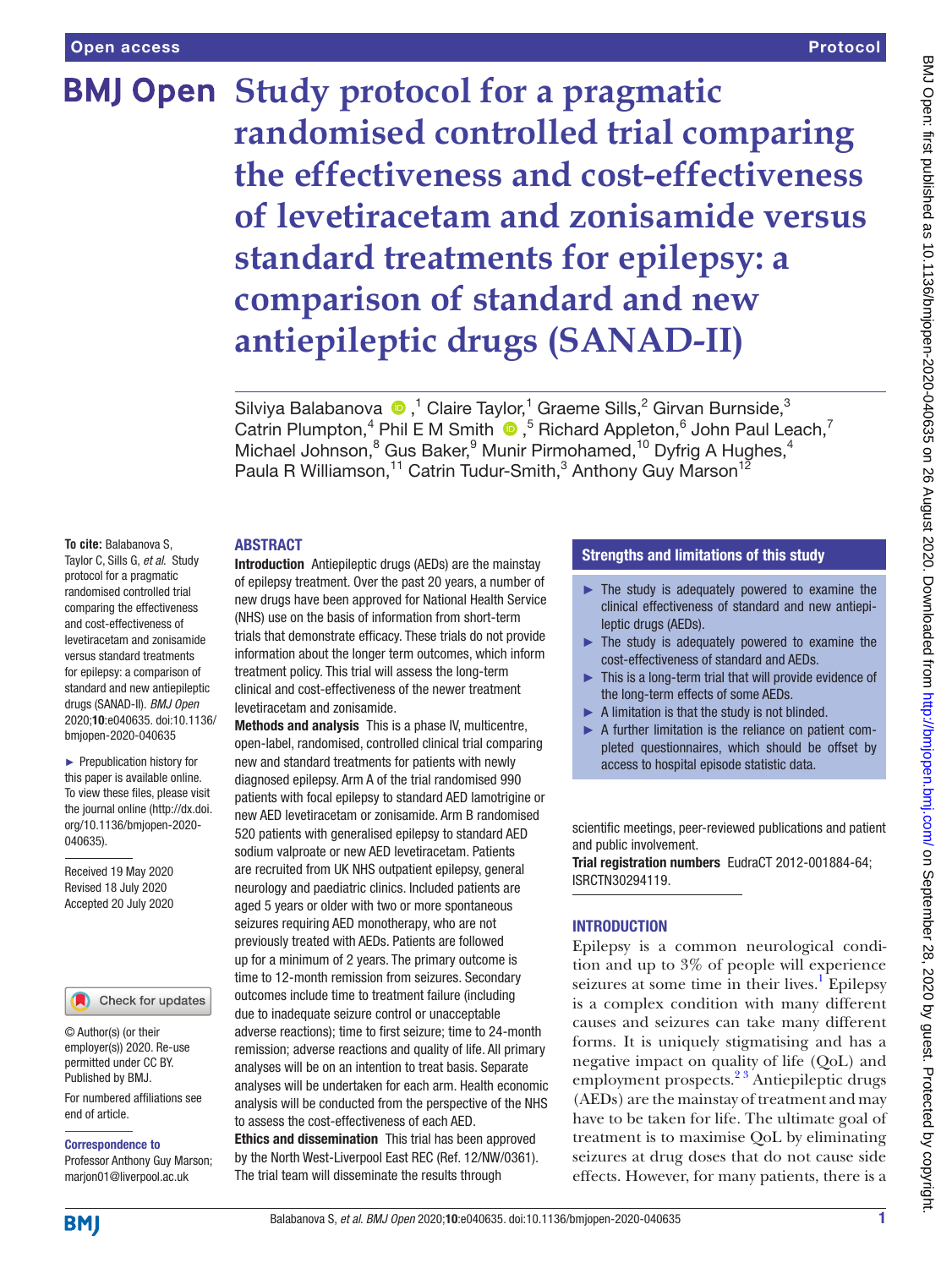necessary trade-off between effective seizure control and side effects, which can diminish QoL.

Over the past 20 years, a number of new drugs have become available for the treatment of epilepsy. These new drugs have been approved for National Health Service (NHS) use on the basis of information from shortterm trials. These trials do not provide information about the longer term outcomes, which inform decisions made by doctors and patients, nor do they provide any useful health economic data to inform policy.

The standard and new antiepileptic drugs (SANAD-I) trial began in 1999 and compared the effectiveness and cost-effectiveness of standard and new treatments that were available at that time. $45$  SANAD-I identified lamotrigine (a new drug) as an effective and cost-effective first-line treatment for patients with a focal epilepsy and confirmed that valproate (a standard treatment) should remain a first-line drug for patients with a generalised epilepsy or seizures that clinicians find difficult to classify. Since SANAD-I, a number of newer treatments have become available, the most promising of that are levetiracetam and zonisamide. SANAD-II will include two randomised controlled trials (RCTs) run in parallel; arm A recruiting patients with focal epilepsy and arm B patients with generalised or unclassified epilepsy.

#### **Rationale**

#### Arm A

Arm A (focal epilepsy) of SANAD-II will compare lamotrigine, levetiracetam and zonisamide in patients with untreated focal onset seizures. While the focal epilepsies are further classified into a number of syndromes $6$ largely according to aetiology and site of onset, it has been common practice to recruit a heterogeneous population with focal onset seizures into epilepsy trials. There are currently no reliable data that indicate whether relative treatment responses differ among the focal epilepsies, indeed prognostic modelling of data from SANAD-I suggests that treatment effects are consistent across focal epilepsy syndromes as currently classified.<sup>47</sup> In SANAD-II, we will recruit patients with focal onset seizures irrespective of syndrome, which will allow further opportunity to investigate treatment effects and factors, including syndrome, that influence those effects.

Lamotrigine was chosen as the 'standard' treatment as in SANAD-I, it was found to be superior to carbamazepine for time to treatment failure and non-inferior to carbamazepine for time to 12-month remission, while the health economic analysis found lamotrigine a cost-effective alternative to carbamazepine.<sup>[4](#page-8-1)</sup>

Levetiracetam is a commonly used AED with evidence for efficacy (non-inferiority (NI) to carbamazepine for 6-month seizure remission) as monotherapy in focal epilepsy from regulatory studies with too short a duration of follow-up to inform policy. [8](#page-8-3) A second industrysponsored unblinded trial compared levetiracetam with physicians' choice of carbamazepine or valproate, but again follow-up was too short to inform treatment policy.<sup>[9](#page-8-4)</sup>

Zonisamide is a drug that has been available for many years in Japan and other countries in South East Asia where it is commonly used both as initial monotherapy and as an add-on treatment and is licensed for use in the European Union and USA. Evidence for efficacy is from industry-sponsored regulatory studies demonstrating NI when compared with carbamazepine for 6-month seizure remission rates.<sup>[10](#page-8-5)</sup>

#### Arm B

Arm B (generalised or unclassified epilepsy) of SANAD-II will compare levetiracetam and valproate in patients with generalised onset seizures or seizures that are difficult to classify. Generalised onset seizures represent a group of syndromes, most of which are currently classified as one of the idiopathic generalised epilepsies, $6$  which are largely classified according to seizure type and age of onset. While differing syndromes are recognised, there is currently no reliable evidence that relative treatment responses differ among syndromes, indeed prognostic modelling of data from SANAD-I indicates that relative treatment responses are consistent across syndromes. As in SANAD-I, patients enter Arm B of the trial based on a classification of seizures (generalised onset or difficult to classify), with patients further classified by syndrome where and when such a syndromic diagnosis can be made.

Few RCTs have been undertaken to assess the comparative effects of AEDs in patients with generalised onset seizures or in those with seizures who are difficult to classify, even though these individuals represent over one-third of people with epilepsy. Valproate has for some time been recommended as a first-line treatment for such patients $11$  but without evidence from RCTs to support this recommendation. Cochrane reviews have compared valproate with other  $AEDs$ ,<sup>[12 13](#page-8-7)</sup> but due to problems with power and epilepsy classification, none has shown an advantage for valproate. In arm B of SANAD-I,<sup>[5](#page-8-8)</sup> valproate was significantly more effective than lamotrigine and significantly better tolerated than topiramate. Also, a double-blind trial of 16 weeks therapy in childhood and juvenile absence epilepsy,<sup>[14](#page-8-9)</sup> valproate and ethosuximide were significantly superior to lamotrigine for the outcome treatment failure.

Valproate, however, remains a difficult drug for women of childbearing potential as it is associated with a higher rate of teratogenicity than alternatives (major malformation rate  $\sim 8\%$ ).<sup>[15](#page-8-10)</sup> There is also evidence that valproate can affect the intellectual development of children exposed in utero with up to one-third of children having a significant reduction in their IQ.[16](#page-8-11) In 2018, the European Medicines Agency (EMA) and Medicines and Healthcare products Regulatory Authority (MHRA) launched a pregnancy prevention programme for women taking valproate, and state that women of childbearing potential should not be prescribed valproate unless other treatments are ineffective or not tolerated.<sup>17</sup> For women with generalised epilepsy, making a treatment choice is very challenging, with options including valproate, lamotrigine, which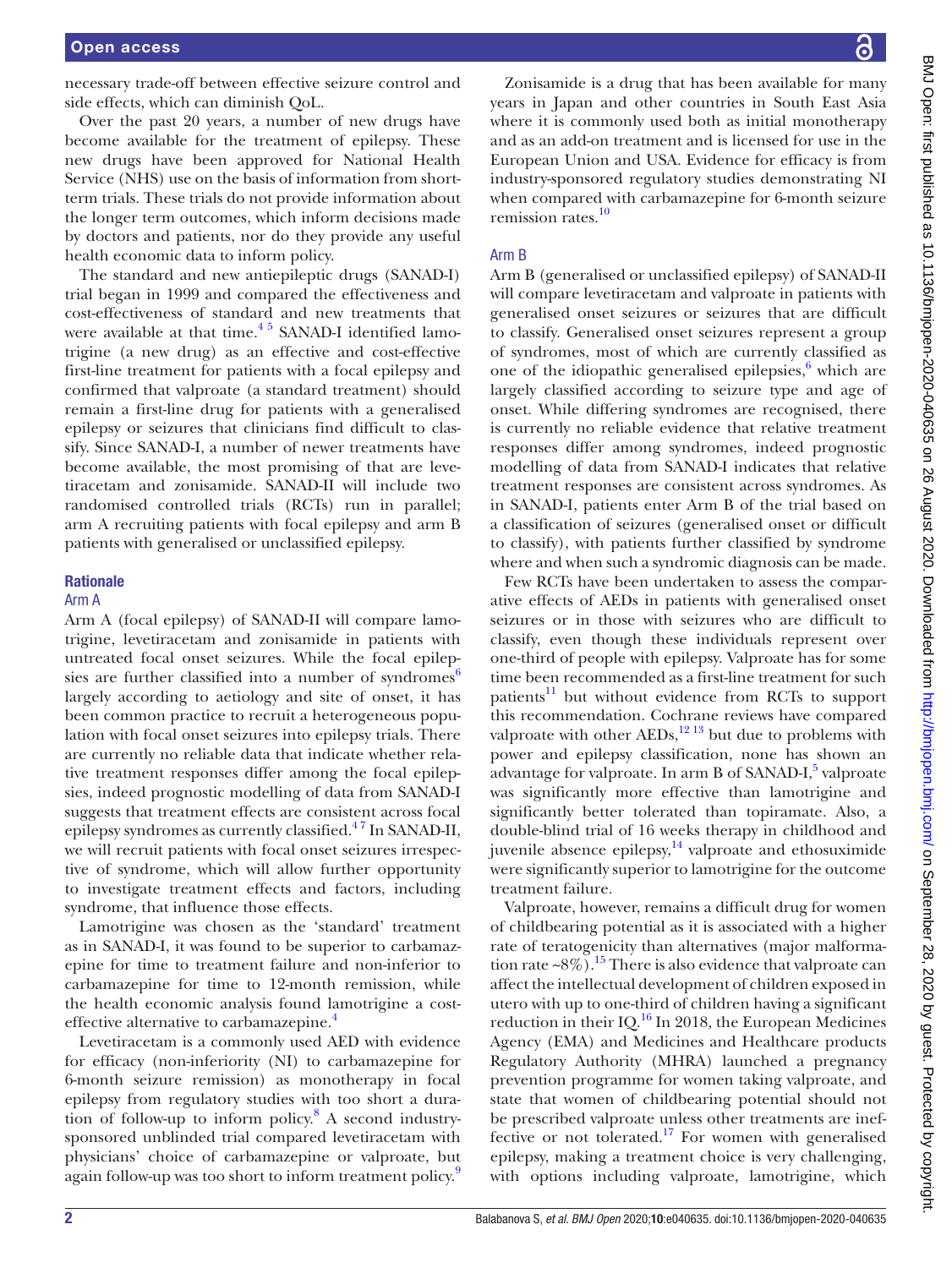is less effective but safer in pregnancy or levetiracetam for which the efficacy when compared with valproate is unknown and for which we have increasing evidence of relative safety in pregnancy.

# TRIAL OUTCOMES

# Primary outcome

The primary outcome of the trial is time to 12-month remission from seizures.

# Secondary outcomes

The secondary outcomes are

- 1. Time to treatment failure.
- 2. Time to treatment failure due to inadequate seizure control. This event will have occurred when the clinician and/or patient decides that treatment replacement or withdrawal or the addition of a second AED is required due to the occurrence of a seizure on the maximum recommended dose of randomised drug or the maximum tolerated dose of the drug.
- 3. Time to treatment failure due to unacceptable adverse events. This event will have occurred when the patient experiences adverse events attributed to the drug necessitating its withdrawal.
- 4. Time to first seizure.
- 5. Time to 24-month remission.
- 6. Adverse reactions (ARs).
- 7. QoL.
- 8. Health economic outcomes expressed as the incremental cost per quality-adjusted life-year (QALY) gained.

# TRIAL DESIGN

SANAD-II trial is a phase IV, multicentre, randomised, open-label controlled trial. Arm A of the trial recruits participants diagnosed with focal epilepsy and arm B with generalised or unclassified epilepsy. Trial participants are randomised to an AED within each arm. In arm A, the control treatment is lamotrigine and the new treatments are levetiracetam and zonisamide, in treatment group ratio of 1:1:1. In arm B, the new treatment levetiracetam is compared with the control treatment valproate in treatment group ratio of 1:1. The sample size for the trial is 1510 participants (990 with focal epilepsy and 520 with generalised or unclassified epilepsy).

# Enrolment and randomisation

# Screening and baseline

The SANAD-II trial will take place in NHS outpatient epilepsy, general neurology and paediatric (epilepsy and general) clinics in the UK (a full list of participating sites is available from the trial website). All patients meeting the eligibility criteria ([table](#page-2-0) 1) will be invited to participate in the study and provided with an age and developmentappropriate patient information sheet and consent form. Patients will be allowed sufficient time to discuss trial and to decide on their participation. Once consent has been

<span id="page-2-0"></span>

| Table 1               | Eligibility criteria                                                                                                                                                                |
|-----------------------|-------------------------------------------------------------------------------------------------------------------------------------------------------------------------------------|
| Inclusion             | a. Aged 5 years or older.                                                                                                                                                           |
| criteria              | b. Two or more spontaneous seizures that<br>require antiepileptic drug treatment.                                                                                                   |
|                       | c. Untreated and not previously treated<br>with antiepileptic drugs, except emergency<br>treatment in the past 2 weeks.                                                             |
|                       | d. Antiepileptic drug monotherapy considered<br>the most appropriate option.                                                                                                        |
|                       | e. Willing to provide consent (patients' parent/<br>legal representative willing to give consent<br>where the patient is aged under 16 years or is<br>lacking capacity to consent). |
| Exclusion<br>criteria | a. Provoked seizures only (eg, alcohol or drug<br>induced).                                                                                                                         |
|                       | b. Acute symptomatic seizures only (eg, within<br>1 month from acute brain haemorrhage or<br>brain injury or stroke).                                                               |
|                       | c. Currently treated with antiepileptic drugs.<br>d. Progressive neurological disease (eg, known<br>brain tumour).                                                                  |

obtained, the baseline data will be collected and patient will be progressed to randomisation.

# Randomisation

The arm (A or B) to which the patient is assigned will be decided by the recruiting physician based on their epilepsy classification. Patients will then be randomised to one of the following treatments: to lamotrigine, levetiracetam or zonisamide (in arm A) or to levetiracetam or valproate (in arm B). Randomisation will use a minimisation programme with a built-in random element using factors that will not be made known to individuals in charge of recruitment to minimise any potential for predicting allocation. Participants will be randomised using a secure (24hours) web-based randomisation programme controlled centrally by the Clinical Trials Research Centre (CTRC). Randomised treatment should begin within 7 days of randomisation. The research team should ensure that the duration between obtaining consent, performing baseline assessments, randomisation and the start of trial treatment does not impact on the well-being of the participant.

# Trial interventions

SANAD-II is a pragmatic trial that uses market authorised drugs within the terms of marketing authorisation. All treatments will be taken as formulations already licensed to be used in UK and there will be no modifications made to the products or their outer packaging. All treatments will be prescribed as per routine NHS practice and dispensed by hospital and community pharmacies as they would normally be.

It is accepted that, for a variety of reasons including perceived or actual efficacy and tolerability, not all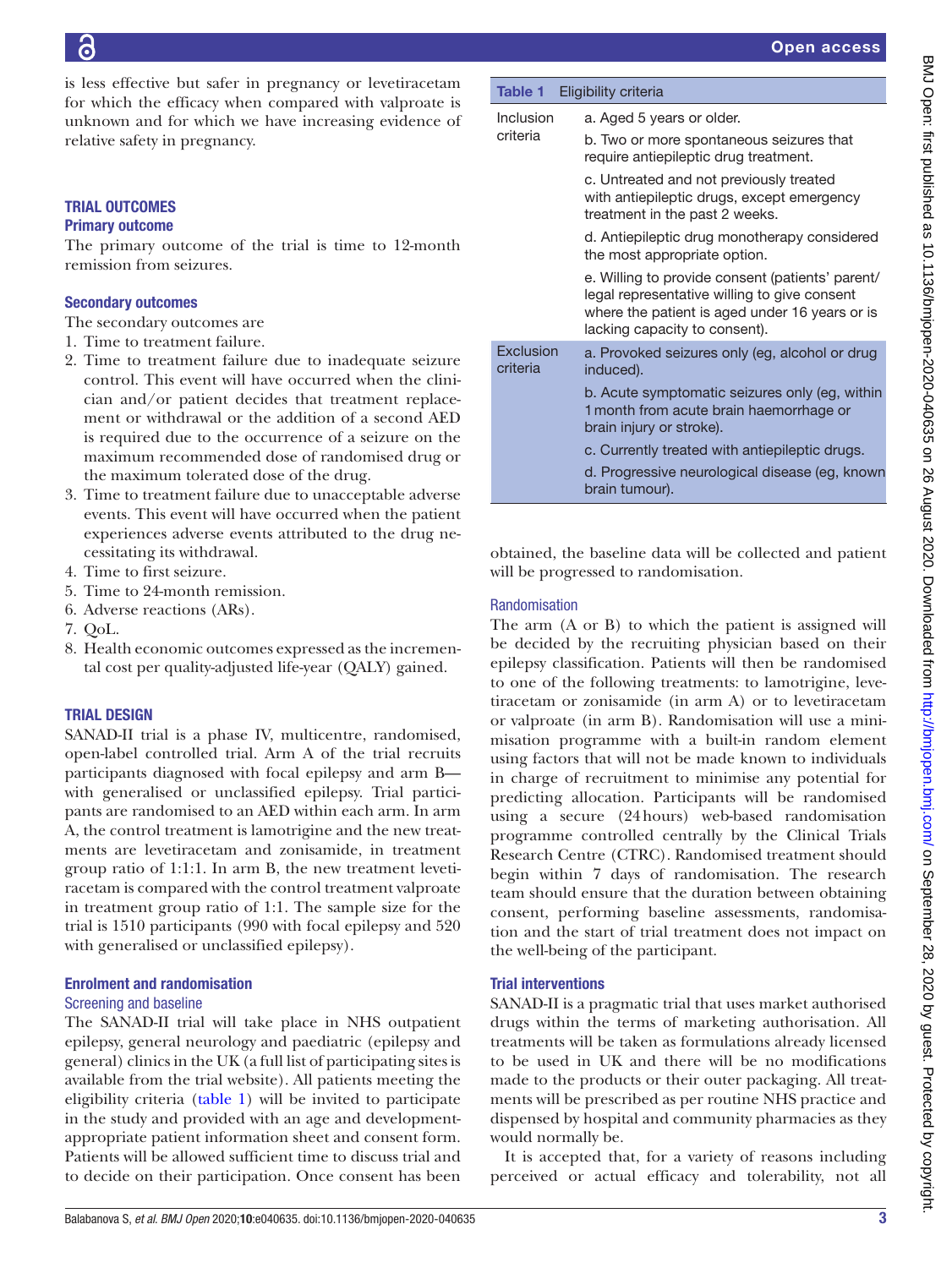#### Open access

BMJ Open: first published as 10.1136/bmjopen-2020-040635 on 26 August 2020. Downloaded from http://bmjopen.bmj.com/ on September 28, 2020 by guest. Protected by copyright. BMJ Open: first published as 10.1136/bmjopen-2020-040635 on 26 August 2020. Downloaded from <http://bmjopen.bmj.com/> on September 28, 2020 by guest. Protected by copyright

patients will take their medicines as prescribed. Patients will be asked about adherence in the QoL questionnaires, but no objective measurements of adherence are planned nor will the primary analyses be adjusted for actual or estimated adherence.

SANAD-II is an unblinded trial therefore decisions about concomitant medications/treatments will depend on the local medical plan and clinical management.

All patients will be titrated to an initial maintenance dose, with dose adjustments made at subsequent appointments according to the clinical response and adverse effects. Guidelines for titration and initial maintenance dose are provided within the protocol [\(table](#page-3-0) 2), however, clinicians will be able to alter this to choose the titration rate and initial maintenance they think most appropriate for individual patients.

<span id="page-3-0"></span>

| Titration and initial maintenance dose<br>Table 2                             |                                                                               |                                                                                                        |  |  |  |  |  |
|-------------------------------------------------------------------------------|-------------------------------------------------------------------------------|--------------------------------------------------------------------------------------------------------|--|--|--|--|--|
| Arm A                                                                         |                                                                               |                                                                                                        |  |  |  |  |  |
| Age >12 years                                                                 |                                                                               |                                                                                                        |  |  |  |  |  |
| Lamotrigine                                                                   | Levetiracetam                                                                 | <b>Zonisamide</b>                                                                                      |  |  |  |  |  |
| 25 mg once per day for 2 weeks                                                | 250 mg once per day for 2 weeks                                               | 50 mg once per day 2 weeks                                                                             |  |  |  |  |  |
|                                                                               | 25 mg two times per day for 2 weeks 250 mg two times per day for 2 weeks      | 50 mg two times per day for 2 weeks                                                                    |  |  |  |  |  |
| 50 mg two times per day for 2 weeks 250 mg morning and 500 mg night           | for 2 weeks                                                                   | 50 mg am and 100 mg pm for 2 weeks                                                                     |  |  |  |  |  |
| 50 mg morning and 100 mg at<br>night-initial target maintenance<br>dose       | 500 mg two times per day-initial<br>target maintenance dose                   | 100 mg am 100 mg pm - initial target<br>maintenance dose                                               |  |  |  |  |  |
| Children aged 5-12 years                                                      |                                                                               |                                                                                                        |  |  |  |  |  |
| Lamotrigine                                                                   | Levetiracetam                                                                 | <b>Zonisamide</b>                                                                                      |  |  |  |  |  |
| 0.5 mg/kg/ day as once a day dose<br>for 2 weeks                              | 10 mg/kg/day as two times daily<br>regimen for 2 weeks                        | 0.5-1 mg/kg/day as once or two times daily<br>regimen (depending on the child's weight) for 2<br>weeks |  |  |  |  |  |
| 0.5 mg/kg/day as two times daily<br>regimen for 2 weeks                       | 20 mg/kg/day as two times daily<br>regimen for 2 weeks                        | 1-1.5 (maximum) mg/kg/day as two times daily<br>regimen for 2 weeks                                    |  |  |  |  |  |
| 0.5 mg/kg am and 1.0 mg/kg pm for<br>2 weeks                                  | 30 mg/kg/day as two times daily<br>regimen for 2 weeks                        | 2-2.5 (maximum) mg/kg/day as two times daily<br>regimen for 2 weeks                                    |  |  |  |  |  |
| 1.0 mg/kg am and 1.0 mg/kg pm for<br>2 weeks                                  | 40 mg/kg/day as two times daily<br>regimen-initial target maintenance<br>dose | 3-4 mg/kg/day as two times daily regimen for 2<br>weeks                                                |  |  |  |  |  |
| 1.5 mg/kg am and 1.5 mg/kg pm-<br>initial target maintenance dose             |                                                                               | 5 mg/kg/day as two times daily regimen-initial<br>target maintenance dose.                             |  |  |  |  |  |
| Arm B                                                                         |                                                                               |                                                                                                        |  |  |  |  |  |
| Age >12 years                                                                 |                                                                               |                                                                                                        |  |  |  |  |  |
| Valproate                                                                     | Levetiracetam                                                                 |                                                                                                        |  |  |  |  |  |
| 500 mg once per day for 2 weeks                                               | 250 mg once per day for 2 weeks                                               |                                                                                                        |  |  |  |  |  |
| 500 mg two times per day-initial<br>target maintenance dose                   | 250 mg two times per day for 2 weeks                                          |                                                                                                        |  |  |  |  |  |
|                                                                               | 250 mg morning and 500 mg night for 2 weeks                                   |                                                                                                        |  |  |  |  |  |
|                                                                               | 500 mg two times per day—initial target maintenance dose                      |                                                                                                        |  |  |  |  |  |
| Children aged 5-12 years                                                      |                                                                               |                                                                                                        |  |  |  |  |  |
| Valproate                                                                     | Levetiracetam                                                                 |                                                                                                        |  |  |  |  |  |
| 10 mg/kg/day as two times daily<br>regimen for 2 weeks                        | 10 mg/kg/day as two times daily regimen for 2 weeks                           |                                                                                                        |  |  |  |  |  |
| 15 mg/kg/day as two times daily<br>regimen for 2 weeks                        | 20 mg/kg/day as twotimes daily regimen for 2 weeks                            |                                                                                                        |  |  |  |  |  |
| 25 mg/kg/day as two times daily<br>regimen-initial target maintenance<br>dose | 30 mg/kg/day as two times daily regimen for 2 weeks                           |                                                                                                        |  |  |  |  |  |
|                                                                               | 40 mg/kg/day as two times daily regimen-initial target maintenance dose       |                                                                                                        |  |  |  |  |  |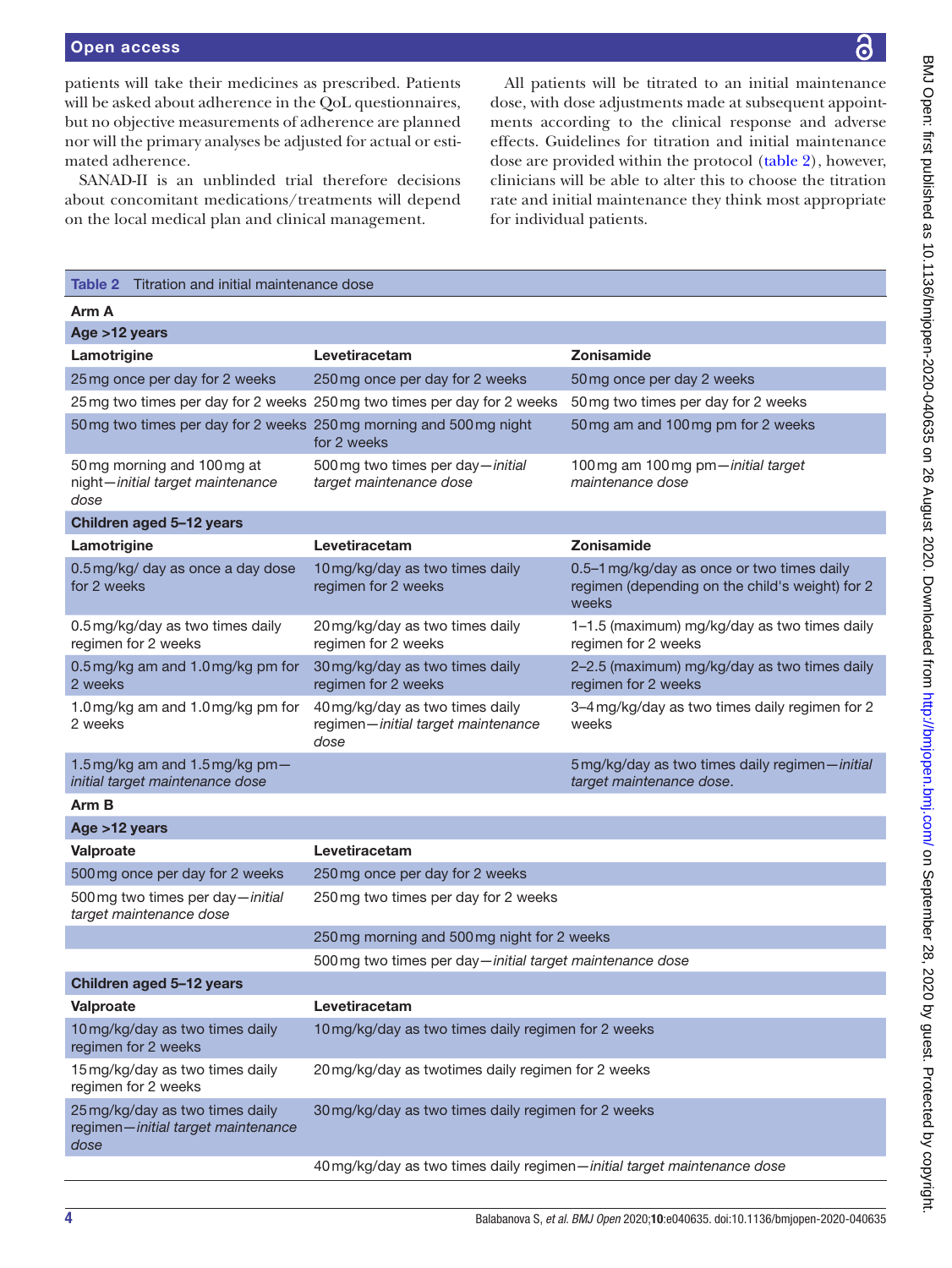<span id="page-4-0"></span>

| Schedule of follow-up<br>Table 3                                                                  |                                                                                   |                             |                    |              |                                                |
|---------------------------------------------------------------------------------------------------|-----------------------------------------------------------------------------------|-----------------------------|--------------------|--------------|------------------------------------------------|
|                                                                                                   |                                                                                   |                             | Follow-up schedule |              |                                                |
| <b>Procedures</b>                                                                                 |                                                                                   | <b>Baseline</b><br>$(T0)^*$ | $T0+3$<br>months   | $T0+6$       | T0+12 months and<br>months annually thereafter |
| Signed consent form                                                                               | X                                                                                 |                             |                    |              |                                                |
| Assessment of eligibility criteria                                                                |                                                                                   |                             |                    |              |                                                |
| <b>Contact details</b>                                                                            | X                                                                                 |                             |                    |              |                                                |
| Review of medical history including:                                                              |                                                                                   |                             |                    |              |                                                |
| $\triangleright$ Seizure history                                                                  |                                                                                   |                             |                    |              |                                                |
| Neurological insult                                                                               |                                                                                   |                             |                    |              |                                                |
| Febrile seizures                                                                                  |                                                                                   |                             |                    |              |                                                |
| Family history of epilepsy                                                                        |                                                                                   |                             |                    |              |                                                |
| $\blacktriangleright$ EEG results                                                                 |                                                                                   |                             |                    |              |                                                |
| $\triangleright$ Imaging results (CT or MRI)                                                      |                                                                                   |                             |                    |              |                                                |
| Further investigation (EEG/CT/MRI)                                                                |                                                                                   | (X)                         |                    |              |                                                |
| Allocation of study treatment                                                                     |                                                                                   |                             |                    |              |                                                |
| Issue of questionnaires in person or by post                                                      |                                                                                   |                             | $\mathsf{X}$       | $\mathsf{X}$ | $\mathsf{X}$                                   |
| Review of seizure occurrence and hospital admissions                                              |                                                                                   |                             | X                  | X            | $\times$                                       |
| Review of AED use (study treatment and concomitant):                                              |                                                                                   |                             |                    |              |                                                |
| Since last follow-up                                                                              |                                                                                   |                             | Χ                  | X            | X                                              |
| Changes made to treatment plan including reasons<br>▶                                             |                                                                                   |                             |                    |              |                                                |
| Assessment of adverse reactions                                                                   |                                                                                   |                             | (X)                | (X)          | (X)                                            |
| Resource use                                                                                      |                                                                                   |                             | X                  | X            | X                                              |
| Reissue of questionnaire by post or at site to non-responders typically<br>3 weeks later          |                                                                                   |                             | (X)                | (X)          | (X)                                            |
| Telephone follow-up of questionnaire non-responders typically 3 weeks<br>later                    |                                                                                   |                             | (X)                | (X)          | (X)                                            |
| Special assay or procedure consent and<br>obtain saliva or blood sample for later DNA<br>analysis | Consent and obtain saliva (X)<br>or blood sample for later<br><b>DNA</b> analysis |                             |                    |              |                                                |
| $(X)$ - as indicated/appropriate.                                                                 |                                                                                   |                             |                    |              |                                                |

EEG = Electroencephalogram

\*At baseline, all procedures should be done before study intervention.

AED, antiepileptic drug.

The aim of treatment will be to control seizures with a minimum effective dose of drug. This will necessitate dosage modification (dose increased or reduced) if further seizures or adverse events occur as is usual clinical practice. Any changes in medication must be documented along with the justification for those changes. At the end of trial participation, the participants may continue their treatment as per local policy.

To avoid potentially confounding issues, ideally patients should not be recruited into other epilepsy trials.

#### Assessments and procedures

#### Schedule for follow-up

Patients were recruited over a 4.5-year period and follow-up will continue for further 2years. The maximum time that a patient will receive their randomised treatment is 6.5 years. [Table](#page-4-0) 3 shows the schedule of follow-up.

All participants will be followed up whether they are still taking their allocated treatment or not. Where patients default from clinic follow-up, additional information will be sought from general practitioners who will be the main prescribers of AEDs in this trial. Patients will be followed up as per routine clinical practice and typically at 3, 6 and 12 months and annually thereafter. Patients may be seen at other times as clinically indicated.

Where treatment is stopped, the participant will be asked to continue with the trial follow-up and to attend the follow-up visits.

Efficacy of the trial treatments will be measured throughout the trial using a number of measures. Data on seizures will provide a subjective measure of efficacy. QoL data obtained throughout the trial using age-appropriate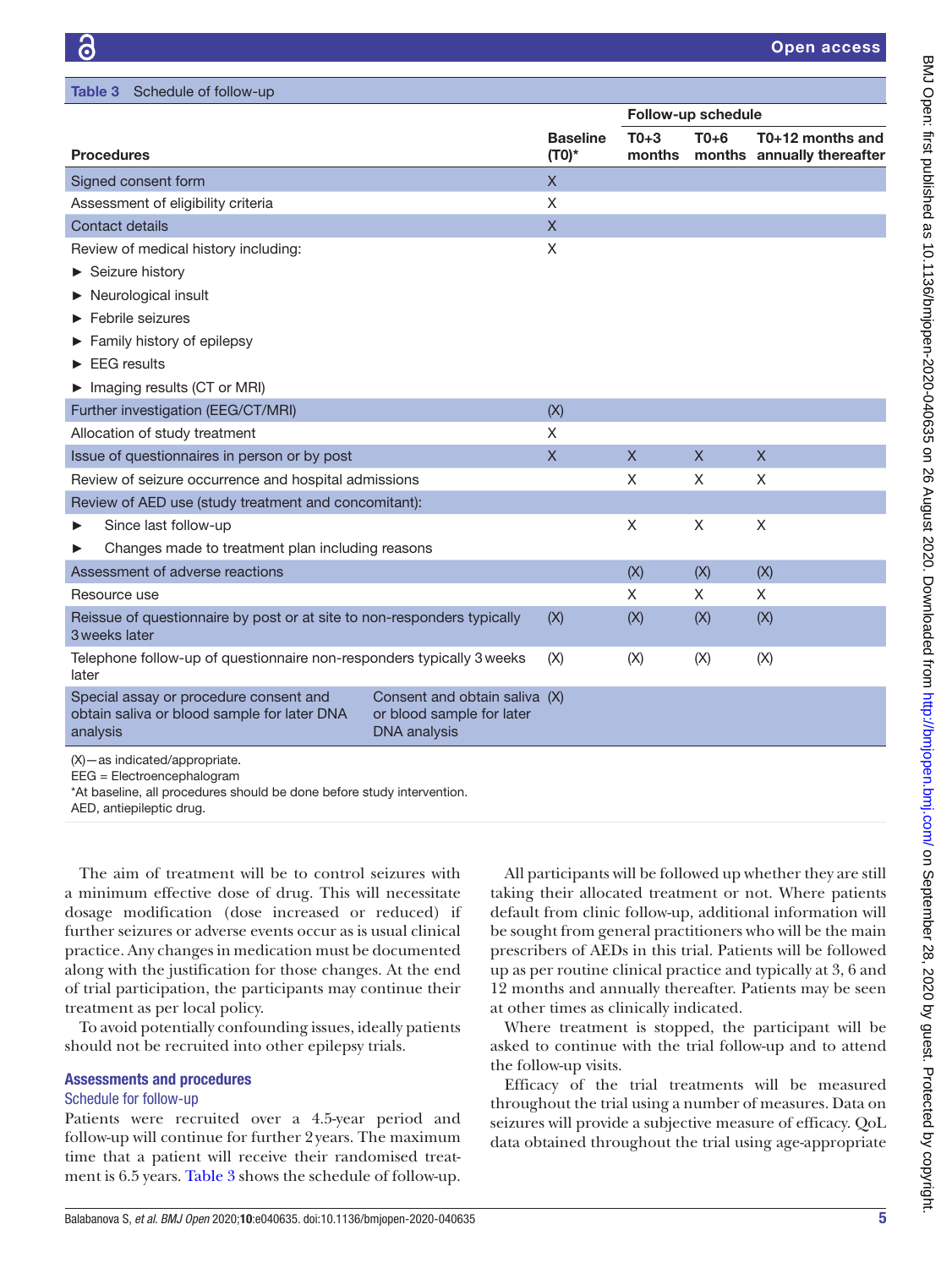| ļ                                                                                                                             |
|-------------------------------------------------------------------------------------------------------------------------------|
| ׅׅׅׅ֧֧֖֧֚֚֚֚֚֚֚֚֚֚֚֚֚֚֚֚֚֚֚֚֚֚֚֚֚֚֚֚֚֚֚֚֚֡֝֡֓֡֓֡֓֡֓֓֞֝֓֞֝֓֞֝                                                                  |
|                                                                                                                               |
|                                                                                                                               |
|                                                                                                                               |
|                                                                                                                               |
|                                                                                                                               |
|                                                                                                                               |
|                                                                                                                               |
|                                                                                                                               |
|                                                                                                                               |
| + Printing Pod Pod Pr                                                                                                         |
|                                                                                                                               |
|                                                                                                                               |
| コフィインピュン                                                                                                                      |
|                                                                                                                               |
|                                                                                                                               |
|                                                                                                                               |
|                                                                                                                               |
|                                                                                                                               |
|                                                                                                                               |
|                                                                                                                               |
|                                                                                                                               |
|                                                                                                                               |
| JOJOLOANE or Je Minimu                                                                                                        |
|                                                                                                                               |
|                                                                                                                               |
|                                                                                                                               |
|                                                                                                                               |
|                                                                                                                               |
|                                                                                                                               |
|                                                                                                                               |
|                                                                                                                               |
|                                                                                                                               |
|                                                                                                                               |
|                                                                                                                               |
| .<br>גע                                                                                                                       |
|                                                                                                                               |
|                                                                                                                               |
|                                                                                                                               |
|                                                                                                                               |
|                                                                                                                               |
|                                                                                                                               |
|                                                                                                                               |
| )<br>)<br>)                                                                                                                   |
|                                                                                                                               |
| האנוני בסיסות הייני בין באנוני בסיסות הייני בין באקרים בין באקרים בין באנוני בסיסות הייני בין באנוני בסיסות הי<br>;<br>;<br>; |
|                                                                                                                               |
|                                                                                                                               |
|                                                                                                                               |
| ろ ケキラ・ミラ                                                                                                                      |
|                                                                                                                               |
|                                                                                                                               |
|                                                                                                                               |
|                                                                                                                               |
|                                                                                                                               |
|                                                                                                                               |
|                                                                                                                               |
|                                                                                                                               |
|                                                                                                                               |
|                                                                                                                               |
|                                                                                                                               |
|                                                                                                                               |
|                                                                                                                               |
|                                                                                                                               |
|                                                                                                                               |
|                                                                                                                               |
|                                                                                                                               |
|                                                                                                                               |
|                                                                                                                               |
|                                                                                                                               |
|                                                                                                                               |
|                                                                                                                               |
|                                                                                                                               |
|                                                                                                                               |
| <b>CALCAR CONTROL TECT TO THAT SERVER</b>                                                                                     |
|                                                                                                                               |
|                                                                                                                               |
|                                                                                                                               |
|                                                                                                                               |
|                                                                                                                               |
|                                                                                                                               |
|                                                                                                                               |
|                                                                                                                               |

<span id="page-5-0"></span>

| Age-appropriate questionnaire booklets<br>Table 4 |                                    |                                                        |  |  |
|---------------------------------------------------|------------------------------------|--------------------------------------------------------|--|--|
| <b>Participant age</b>                            | Questionnaire booklet completed by | Questionnaire booklet content                          |  |  |
| $5 - 7$                                           | Participant                        | N/A                                                    |  |  |
|                                                   | Parent/carer                       | Kiddy-KINDL, EQ-5D-3L & EQ-VAS, NEWQOL-6D              |  |  |
| 8–11 (children)                                   | Participant                        | Kid-KINDL, EQ-5D-3L-Y & EQ-VAS, QOLIE-AD               |  |  |
|                                                   | Parent/carer                       | Kid-KINDL, EQ-5D-3L & EQ-VAS, NEWQOL-6D                |  |  |
| 12–15 (young people)                              | Participant                        | Kiddo-KINDL, EQ-5D-3L-Y & EQ-VAS, QOLIE-AD             |  |  |
|                                                   | Parent/carer                       | Kiddo-KINDL, EQ-5D-3L & EQ-VAS, NEWQOL-6D              |  |  |
| $\geq$ 16 (adult)                                 | Participant                        | Impact of Epilepsy Scale, EQ-5D-3L & EQ-VAS, NEWQOL-6D |  |  |
|                                                   |                                    |                                                        |  |  |

questionnaire booklets ([table](#page-5-0) 4) can be used as a subjective measure of efficacy.

Assessment of ARs will be undertaken at each study visit.

#### QOL and utility assessments

For adults, QOL outcomes will be assessed using subscales of the Quality of Life in Newly Diagnosed Epilespy (NEWQOL) battery and the Impact of Epilepsy Scale.<sup>1</sup> For children and adolescents aged <16 years, QoL assessment will involve both patient and parent-based measures: children aged 8–15 years will complete a generic health status measure validated for use in epilepsy, the  $KINDL^{19}$  $KINDL^{19}$  $KINDL^{19}$ ; and the 'epilepsy impact' and 'attitude to epilepsy' subscales of the Quality of Life in Epilepsy for Adults (QOLIE-AD).[20](#page-8-15) Parents of all children will also complete proxy QoL questionnaires.

Utility scores will be elicited directly from trial participants (or indirectly via parents/guardians). Adult and adolescent patients will be asked to complete the EQ-5D-3L questionnaire and Visual Analogue Scale. The EQ-5D-3L has been used previously in children, but it has not been formally validated,<sup>21</sup> and EQ-5D-3L weights are validated for adults aged ≥18 years. The currently recommended approach of using parental proxy reports of QoL for this age group will be used.<sup>22</sup> EQ-5D-3L-Y (youth version) will additionally be administered to children aged 8–15 years. All trial participants will be asked to complete an epilepsy-specific utility measure, based on the NEWQOL-6D questionnaire.<sup>[23](#page-8-18)</sup>

Patients and/or parents/guardians will be completing questionnaires at baseline and at specific time points throughout the trial.

#### Resources use and cost data

Direct costs of healthcare resources used by patients in the trial will be collected in three ways:

- 1. A modified version of the Client Service Receipt Inventory<sup>[24](#page-8-19)</sup> to assess patients' use of primary and community care services and personal social services (eg, primary care services (NHS Direct, walk-in treatment centres, home visits, etc).
- 2. Patients' use of secondary care services as Hospital Episode Statistics (HES) data. Downloaded Healthcare Resource Group data will include information on

outpatient epilepsy, general neurology and paediatric clinics visits; accident and emergency attendance and length (and nature) of hospitalisations.

- 3. Resources triggered by ARs will be captured in the follow-up case report form (CRF) for each patient experiencing a serious AR requiring hospitalisation. Because of potential issues related to completeness of routine data, these will be used to compliment HES data.
- 4. Unit costs will be taken from the NHS reference costs database $^{25}$  and other appropriate sources.<sup>26,27</sup>

#### Genetic substudy

DNA collection will be included as an option in SANAD-II in order that refusal will not preclude from trial participation. Whole blood or saliva samples will be shipped to a central laboratory at The University of Liverpool for extraction and storage. No genotyping of DNA samples will be undertaken as part of SANAD-II. Samples will instead be genotyped in future projects and data arising from that analysis included in international epilepsy genomics initiatives. Identification of genetic factors associated with response to treatment in epilepsy is important and may ultimately help to optimise efficacy, tolerability and safety of AEDs.

#### Sample size calculation

SANAD-II is powered to detect NI of the new AEDs (levetiracetam and zonisamide) compared with standard treatments (lamotrigine or valproate) for the primary outcome time to 12-month remission. A new drug might become a standard first-line treatment if it is proven to be non-inferior for efficacy but superior for tolerability when compared with a standard treatment—tolerability is examined in secondary outcomes including time to treatment failure for adverse effects. Powering the study for NI will also provide sufficient power to detect important differences between treatment policies.

The International League Against Epilepsy (ILAE) Commission on Antiepileptic Drugs defined limits of equivalence of  $\pm 10\%$  for the primary outcome in AED monotherapy studies.<sup>28</sup> However, the commission was not explicit as to whether this should be on the HR or absolute scale. No empirical work has yet been undertaken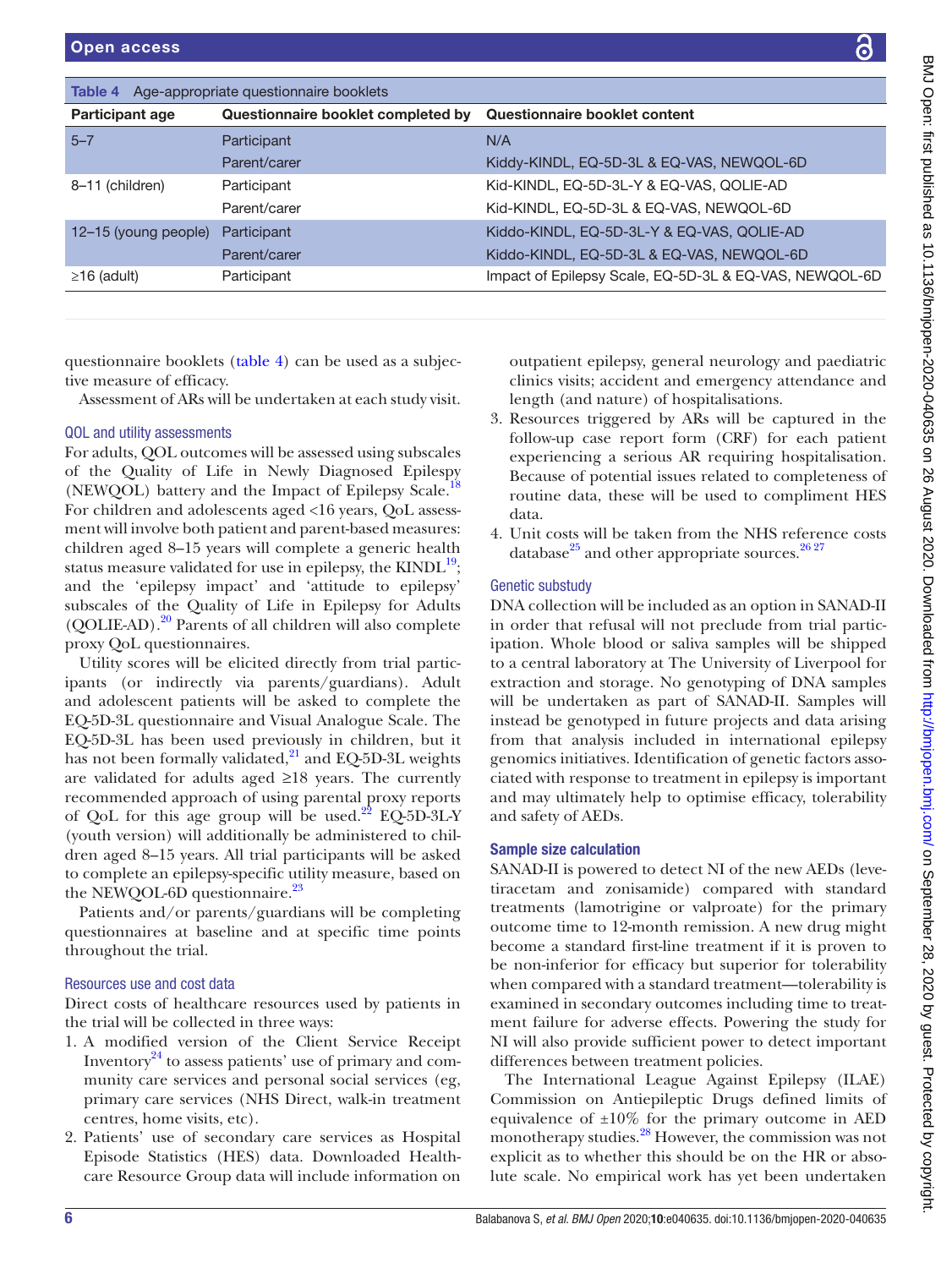to underpin the choice of equivalence or NI margins in epilepsy trials. The chief investigator has given numerous seminars and lectures in the UK and elsewhere about epilepsy trial methodology and the audience typically vote for a margin of 10% around absolute differences between AEDs for monotherapy studies when given examples of margins ranging from 20% to 5%.

Calculations have been informed by the SANAD-I study, which estimated the 12-month remission-free probability (at 24 months) as 0.43 (exponential hazard rate of 0.0352) for lamotrigine (arm A standard) and 0.31 (exponential hazard rate of 0.0488) for valproate (arm B standard). The calculations assume a HR of 1.0, 80% power, and allowance for approximately 5% losses to follow-up throughout, as occurred in SANAD-I. For patients with focal-onset seizures (arm A), two primary comparisons are of interest (levetiracetam vs lamotrigine and zonisamide vs lamotrigine), therefore, the onesided significance level has been divided by two (oneside alpha 0.0125). Assuming a 10% absolute difference in survival probability, the NI margin on the HR scale is  $ln(0.43)/ln(0.53)=1.329$ . After adjusting for 5% losses to follow-up, 330 patients are required in each of three treatment groups (990 total for arm A). For patients with generalised-onset seizures or seizures that are difficult to classify (arm B), there is only one comparison of interest (levetiracetam vs valproate). Assuming a 10% absolute difference in survival probability, the NI margin on the HR scale is  $\ln(0.31)/\ln(0.41)$ =1.314 for arm B. Therefore, with a one-sided alpha of 0.025, 260 patients are required in each of two treatment groups allowing for 5% losses to follow-up (520 total for arm B). The total number of patients required is 1510.

# Statistical analysis

All primary analyses will be on an intention to treat (ITT) basis including all randomised patients retained in their randomised treatment groups. Separate analyses will be undertaken for each randomisation arm. The interval (in days) from randomisation to occurrence of a 12-month remission will be summarised by Kaplan-Meier curves for each treatment group. Survival regression models will be explored; two different models will be used: (1) including the treatment effect only using treatment indicator variables and (2) including the treatment effect together with covariates. The impact of centre effect on the treatment comparison will be investigated using both fixed and random effect models. A per protocol analysis will be undertaken to assess the robustness of ITT analyses. For arm B trial, an additional analysis of the primary outcome will add a stratification variable to the model: seizure type (generalised/unclassified).

A similar analysis strategy will be employed for the other secondary time to event outcomes. For time to treatment failure, further analysis will be undertaken to assess the two main reasons for treatment failure—inadequate seizure control and unacceptable adverse effects. To allow for possible dependence between the different

withdrawal risks, cumulative incidence analyses will be presented.<sup>[29](#page-8-23)</sup>

The Haybittle-Peto approach will be employed for each interim analysis, with 99.9% CIs calculated for interim analysis effect estimates. The final analysis will be undertaken at the end of the trial when all patients have a minimum 2-year follow-up data (6.5 years after the first patient is randomised) and 95% CIs will be calculated.

QoL data will be analysed longitudinally to explore between treatment changes in scale scores over time, taking account of baseline QoL.

For the analysis of ARs, all patients who received any amount of each study drug will be included in the safety analysis dataset in the treatment group they actually received. All ARs and serious ARs reported by the clinical investigators will be presented, identified by treatment group. ARs will be grouped according to a prespecified coding system and tabulated. The number (and percentage) of patients experiencing each AR, and the number (and percentage) of occurrences of each AR will be presented. No formal statistical testing will be undertaken.

#### Health economic evaluation

For the health economic analyses, the perspective of the NHS and Personal Social Services will be adopted for costing purposes. It will be assessed whether levetiracetam or zonisamide as monotherapy in newly treated focal epilepsy is cost-effective by estimating the incremental cost-utility and cost-effectiveness ratios relative to lamotrigine and to each other. The same approach will be used to compare levetiracetam and valproate for generalised-onset seizures. A cost consequence analysis<sup>[30](#page-8-24)</sup> will be conducted to consider non-health benefits that are neither captured within the QALY calculation, nor in the cost-effectiveness analyses. Potential non-health benefits that will be measured include social activity, time in work or school and patients' driving (captured in the NEWQOL battery). Additional non-health benefits (perceived stigma, control and cognitive effects) will also be captured in the NEWQOL-6D.<sup>[23](#page-8-18)</sup>

Sensitivity analyses will be conducted to test the robustness of our findings. These analyses will be based on the observed distributions of outcome and costs to test whether, and to what extent, the incremental cost-utility and cost-effectiveness ratios are sensitive to key assumptions in the analysis. Uncertainty in parameter estimates will be addressed through the application of bootstrapping and the estimation of cost-effectiveness acceptability curves.

The estimated incremental cost per QALY will be compared with the threshold for cost-effectiveness operating in the UK, and the incremental cost per seizure will be avoided and per 12-month remission will be compared with the results of other economic assessments of AEDs. $^{31\,32}$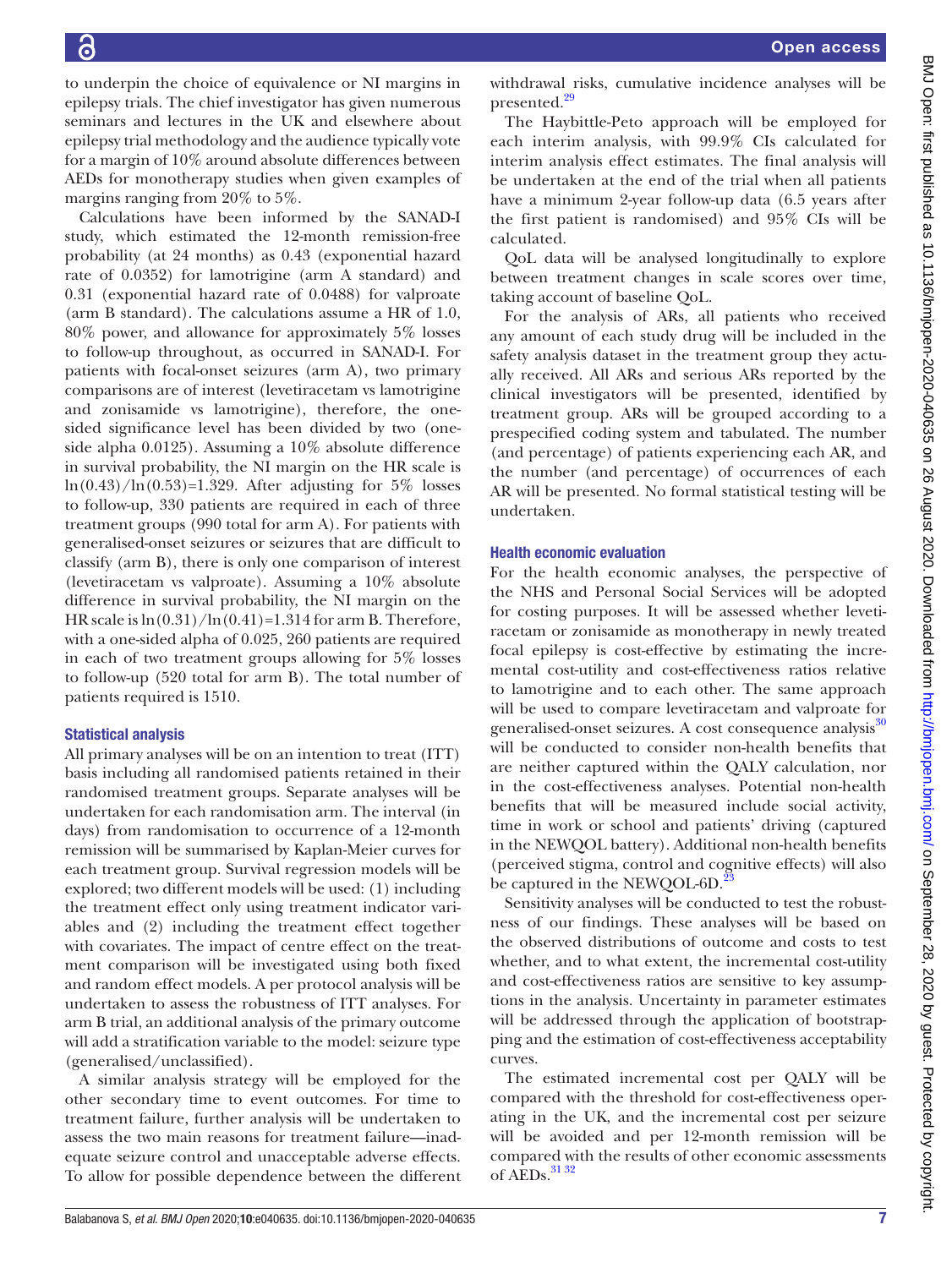#### Ethics and dissemination **Ethics**

The trial protocol complies with the Standard Protocol Items: Recommendations for Interventional Trials reporting guidelines.<sup>[33](#page-8-26)</sup> All relevant trial documentations have been approved by the North West—Liverpool East Research Ethics Committee (Ref: 12/NW/0361). This trial falls within the remit of the EU Directive 2001/20/ EC,<sup>[34](#page-8-27)</sup> transposed into UK law as the UK Statutory Instrument 2004 No 1031: Medicines for Human Use (Clinical Trials) Regulations  $2004$  as amended.<sup>[35](#page-8-28)</sup> SANAD-II has been registered with the MHRA and was granted a Clinical Trial Authorisation for Notification prior to initiation.

#### Dissemination

The trial team plans to disseminate the SANAD-II results by presentations at national (eg, Association of British Neurologists (ABN) and international (eg, ILAE—European congress, or ILAE international Epilepsy Congress) meetings as well as publications in leading peer-reviewed journals and through patient and public involvement. Authorship of any documents will follow International Committeee of Medical Journal Editors (ICMJE) Recommendations 2018.

#### Data collection and trial monitoring Data collection

Data management for SANAD-II is performed by the CTRC at University of Liverpool. Participating centres will be expected to each maintain a file of essential trial documentation (Site File), which will be provided by the coordinating centre and keep copies of all completed CRFs. Data collection will use paper CRFs and participant completed questionnaires.

# Trial monitoring

Trial Oversight Committees have been formed in relation to the monitoring. This includes an Independent Data and Safety Monitoring Committee (IDSMC), consisting of independent epilepsy experts and statisticians; A Trial Management Group (TMG) consisting of the chief investigator, trial manager, trial statisticians, sponsor representatives, several principal investigators and a Trial Steering Committee (TSC) consisting of two independent epilepsy clinicians, an independent statistician and a lay representative, in addition to select members of the TMG.

Trial monitoring is informed by a risk assessment to determine the level and type of monitoring required for specific hazards. The IDSMC will monitor participant safety including any unexpected ARs. ARs will be reported to the MHRA and to the Liverpool East Research Ethics Committee via annual Data and Safety Monitoring Reports. The committees will also monitor recruitment rates and adherence to Good Clinical Practice (GCP) guidance.

# Patient and public involvement

SANAD-II was designed in collaboration with epilepsy action and has a patient and public involvement representative in the TSC.

#### Time frame and trial status

The study opened to recruitment in 2013 and completed recruitment in June 2017. Participants are followed up for a minimum of 2 years and a maximum of 6.5 years. Follow-up visits and data collection will continue until June 2019.

#### Author affiliations

<sup>1</sup> Liverpool Clinical Trials Centre, University of Liverpool, Faculty of Health and Life Sciences, Liverpool, UK

<sup>2</sup>School of Life Sciences, University of Glasgow, Glasgow, UK

<sup>3</sup>Biostatistics, University of Liverpool, Faculty of Health and Life Sciences, Liverpool, UK

4 Centre for Health Economics and Medicines Evaluation, Bangor University, Bangor, UK

5 Department of Neurology, University Hospital of Wales, Cardiff, UK

<sup>6</sup>Paediatric Neurology, Alder Hey Children's NHS Foundation Trust, Liverpool, UK <sup>7</sup>School of Medicine, University of Glasgow, Glasgow, UK

<sup>8</sup>Department of Brain Sciences, Imperial College London Faculty of Medicine-South Kensington Campus, London, UK

<sup>9</sup>Molecular and Clinical Pharmacology, University of Liverpool, Faculty of Health and Life Sciences, Liverpool, UK

<sup>10</sup>Department of Pharmacology, University of Liverpool Faculty of Health and Life Sciences, Liverpool, UK

<sup>11</sup>Biostatistics, University of Liverpool, Liverpool, UK

<sup>12</sup>Molecular and Clinical Pharmacology, University of Liverpool, Liverpool, UK

Acknowledgements We would like to acknowledge the input of the wider SANAD-II team and to thank the research sites and participants for being involved in this study. We would like to specifically thank Epilepsy Action for their invaluable contribution throughout the trial.

Contributors GS, PEMS, RA, JPL, MJ, GBa, MP, DAH, PRW, CT-S and AGM were involved in the trial design and the grant application preparation. SB, GS, GBu, CP, PEMS, RA, JPL, MJ, GBa, MP, DAH, PRW, CT-S and AGM were involved in the protocol development and protocol amendments throughout the trial. SB, CT and AGM were responsible for the drafting of the manuscript. All authors were able to contribute to the draft and approved the final text.

Funding This work is supported by the Health Technology Assessment Programme (HTA) of National Institute for Health Research (NIHR) grant number 09/144/09. The SANADII trial is cosponsored by the University of Liverpool (Sponsor Representative Alex Astor [sponsor@liverpool.ac.uk]) and The Walton Centre (Sponsor Representative Martin Wilby [RDI@thewaltoncentre.nhs.uk]).

Competing interests None declared.

Patient and public involvement Patients and/or the public were involved in the design, or conduct, or reporting, or dissemination plans of this research. Refer to the Methods section for further details.

Patient consent for publication Not required.

Provenance and peer review Not commissioned; externally peer reviewed.

Open access This is an open access article distributed in accordance with the Creative Commons Attribution 4.0 Unported (CC BY 4.0) license, which permits others to copy, redistribute, remix, transform and build upon this work for any purpose, provided the original work is properly cited, a link to the licence is given, and indication of whether changes were made. See: <https://creativecommons.org/licenses/by/4.0/>.

#### ORCID iDs

Silviya Balabanova <http://orcid.org/0000-0001-6989-8099> Phil E M Smith <http://orcid.org/0000-0003-4250-2562>

#### **REFERENCES**

<span id="page-7-0"></span>1 Allen Hauser W, Hesdorffer DC. *Epilepsy: frequency, causes and consequences*. New York: Demos Publications, 1990.

႕